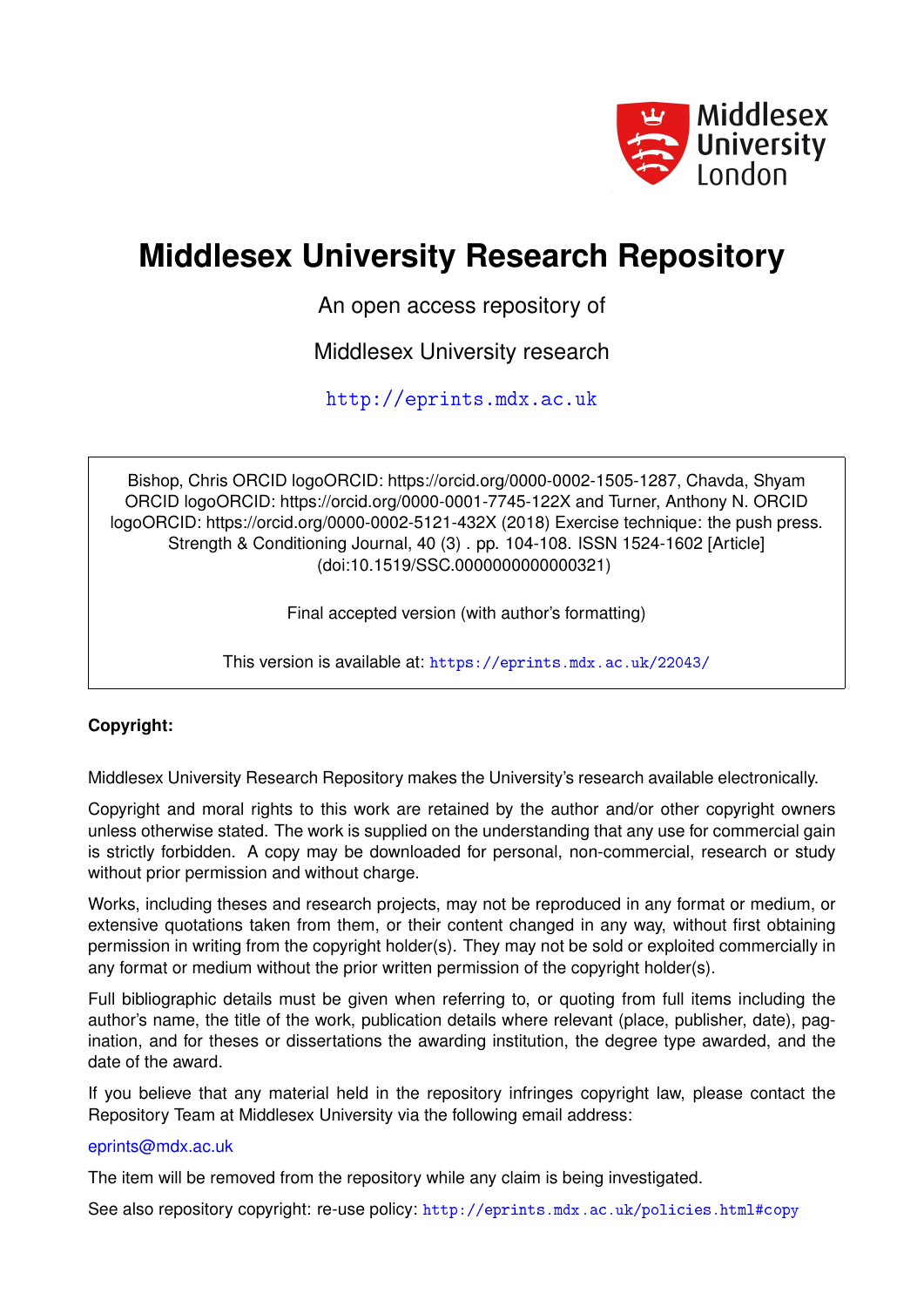| $\mathbf{1}$   | <b>EXERCISE TECHNIQUE: THE PUSH PRESS</b>                                              |
|----------------|----------------------------------------------------------------------------------------|
| $\overline{2}$ |                                                                                        |
| $\mathsf 3$    |                                                                                        |
| 4              | <b>AUTHORS:</b>                                                                        |
| 5              | Chris Bishop (MSc), Shyam Chavda (MSc, CSCS) and Anthony Turner (PhD, CSCS*D)          |
| 6              |                                                                                        |
| $\overline{7}$ |                                                                                        |
| 8              |                                                                                        |
| 9              | <b>AFFILIATIONS:</b>                                                                   |
| 10             | London Sports Institute, Department of Science and Technology, Middlesex University,   |
| 11             | Allianz Park, Greenlands Lane, NW4 1RL                                                 |
| 12             |                                                                                        |
| 13             |                                                                                        |
| 14             |                                                                                        |
| 15             | <b>CORRESPONDENCE:</b>                                                                 |
| 16             | Email: C.Bishop@mdx.ac.uk                                                              |
| 17             | Tel No: (+44)20 8411 4775                                                              |
| 18             | Address: London Sports Institute, Middlesex University, Allianz Park, Greenlands Lane, |
| 19             | NW4 1RL                                                                                |
| 20             |                                                                                        |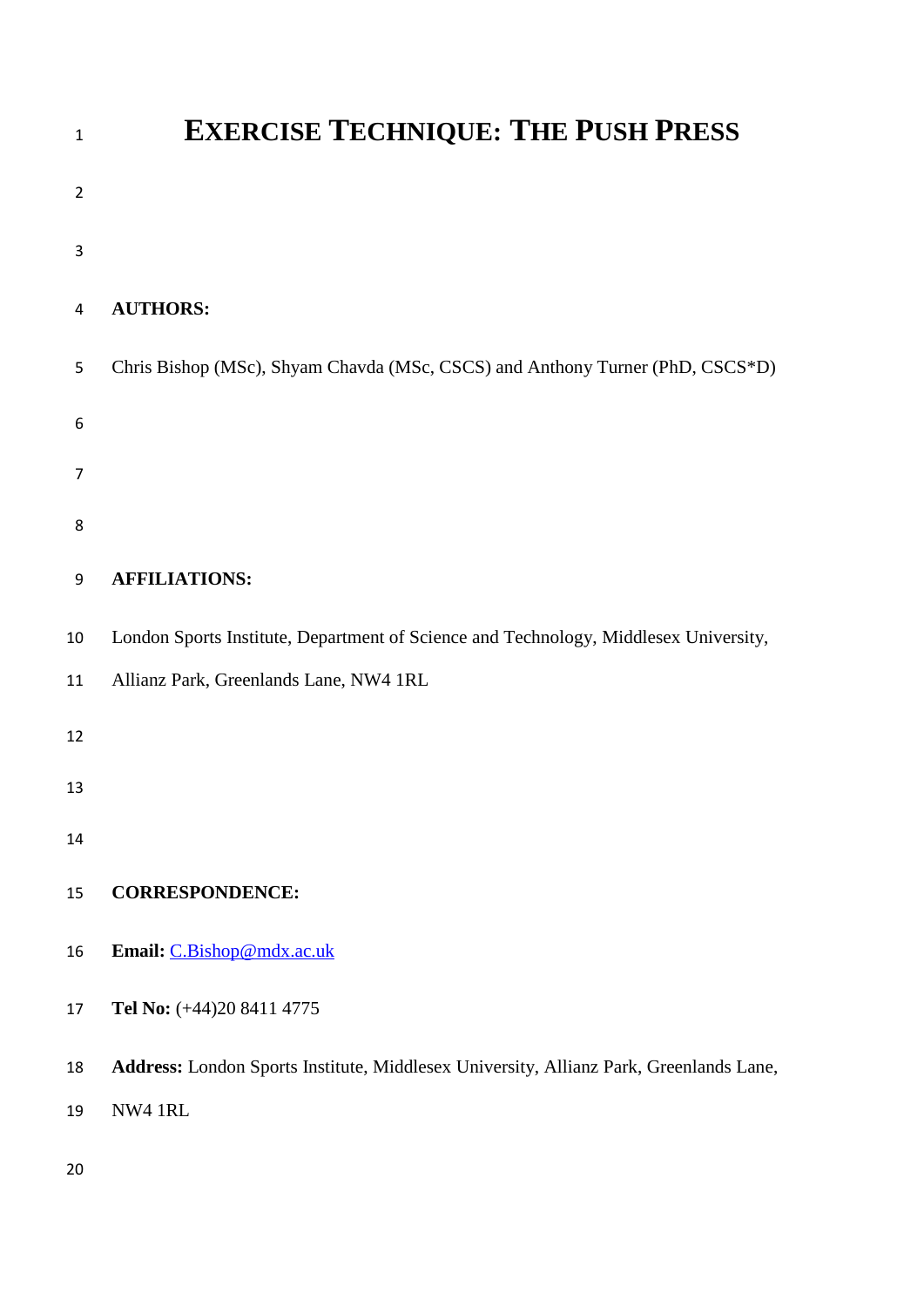#### **INTRODUCTION**

2 Optimising power is considered an integral part of an athlete's overall physical development, and strength and conditioning (S&C) coaches are continually searching for methods to enhance this physical attribute. Common methods include Olympic weightlifting and its derivatives (i.e., clean or snatch pulls, hang high pulls, jump shrugs) (14), plyometric training (12), and ballistic strength training (3), which collectively helps to target various points on the force-velocity curve. This mixed methods approach to athletic development has been deemed one of the most effective strategies for athletes, by virtue of 'shifting the entire curve' up and to the right as opposed to focusing solely on one part of it (8).

 As with the majority of weight room exercises, this approach can also be applied to overhead lifting tasks (Table 1). Many athletes may not require a thorough competency for overhead movement patterns in their sport (such as outfield soccer players), and some coaches may consider associated exercises as 'low priority'. However, there may be a case for developing such competency in these exercises; particularly the push press. Firstly, the lower body is characterised by an explosive triple extension of the hip, knee, and ankle joints (14) during this lift; the importance of which has been noted in athletic tasks such as sprinting, jumping, 17 and changing direction. With such movements common, in both individual and team sport 18 athletes, any exercise that develops this pattern may offer the chance for power to be improved. Accordingly, the push press has been shown to generate comparable lower body 20 power outputs to other commonly used ballistic exercises such as the jump squat (11), and is most likely easier to coach and master compared to an exercise like the jerk. Therefore, regardless of whether an athlete's sport requires such movement patterns, providing a sound rationale for understanding its benefit (particularly for power development) is the aim of this article. Consequently, the authors have provided descriptive instructions and pictures for different variations of the push press exercise.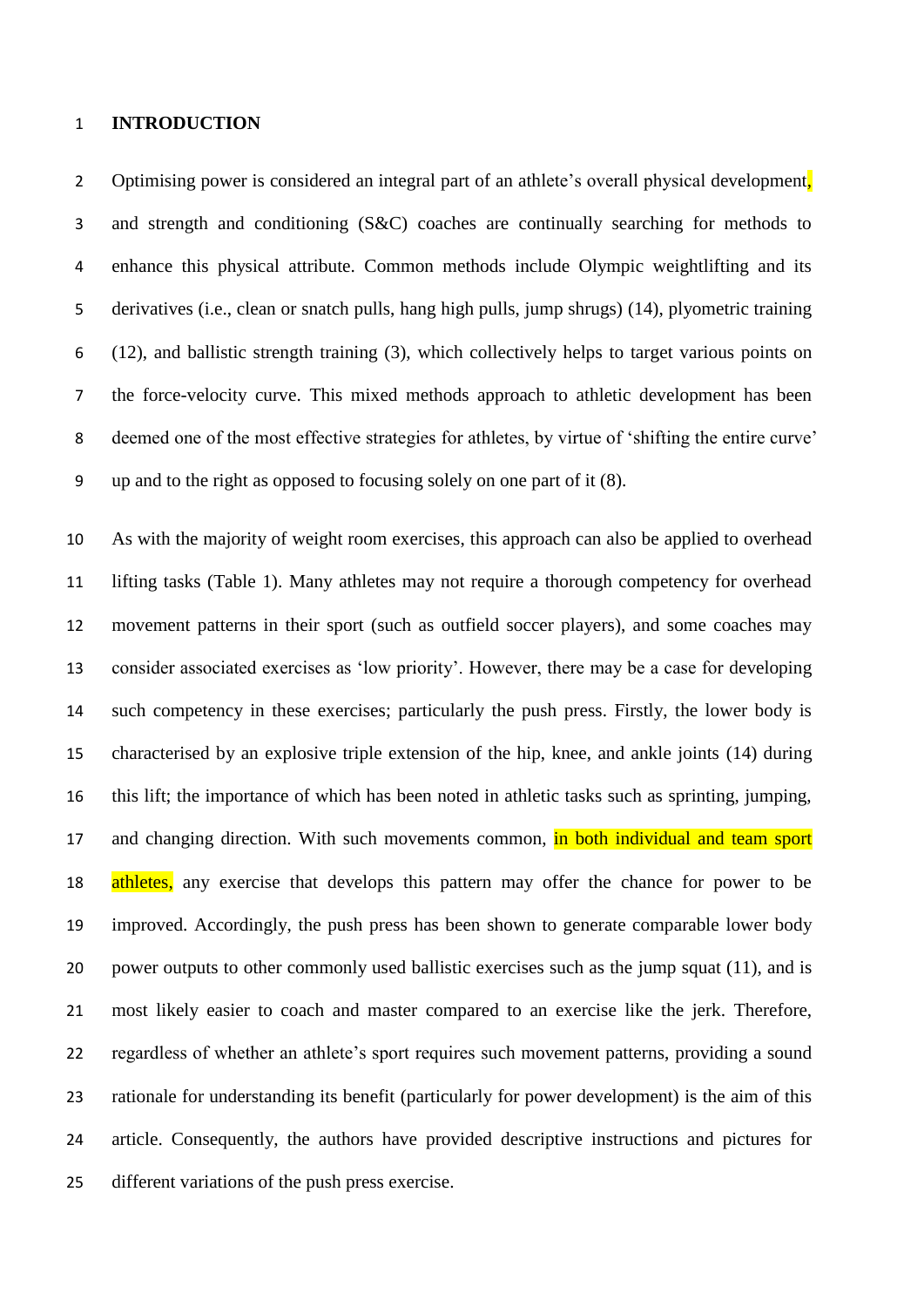#### \*\*\* INSERT TABLE 1 ABOUT HERE \*\*\*

#### **USING THE PUSH PRESS TO ENHANCE POWER DEVELOPMENT**

 With optimal shoulder flexion range of motion reported to be 180° (10), it is important that coaches ensure that their athletes have adequate mobility prior to embarking on ballistic exercises, such as the push press. Typically, joint range of motion can be measured via goniometry, although it should be highlighted that there is likely to be some degree of error when coaches are familiarising themselves with the associated technique. It is suggested that all coaches undertake extensive practice with such methods to ensure results are consistent across multiple trials, as per regular data collection techniques (15). Assuming that optimal mobility is present, there is some emerging evidence to suggest that this exercise could be considered by practitioners as a useful tool for enhancing power output (11).

 Lake et al. (11) investigated how power and impulse compared between the push press and jump squat exercises across loads of 10-90% (with 10% increment increases) of push press and back squat 1RM's. Peak power and impulse were not significantly different between exercises; however, push press mean power (across loads) was significantly greater (~9.5%; *p*   $18 = 0.03$ ) than the jump squat exercise. Similarly, Cushion et al. (4) investigated whether the jump squat and push jerk held biomechanical similarities to the countermovement jump (CMJ) under a variety of loads. It is acknowledged that the push press and push jerk are not the same exercise. However, they do hold biomechanical similarities by virtue of incorporating a dip and drive phase from the lower body to aid with both momentum and velocity during an overhead lifting task. Jump squat loads were once again determined as a percentage of 1RM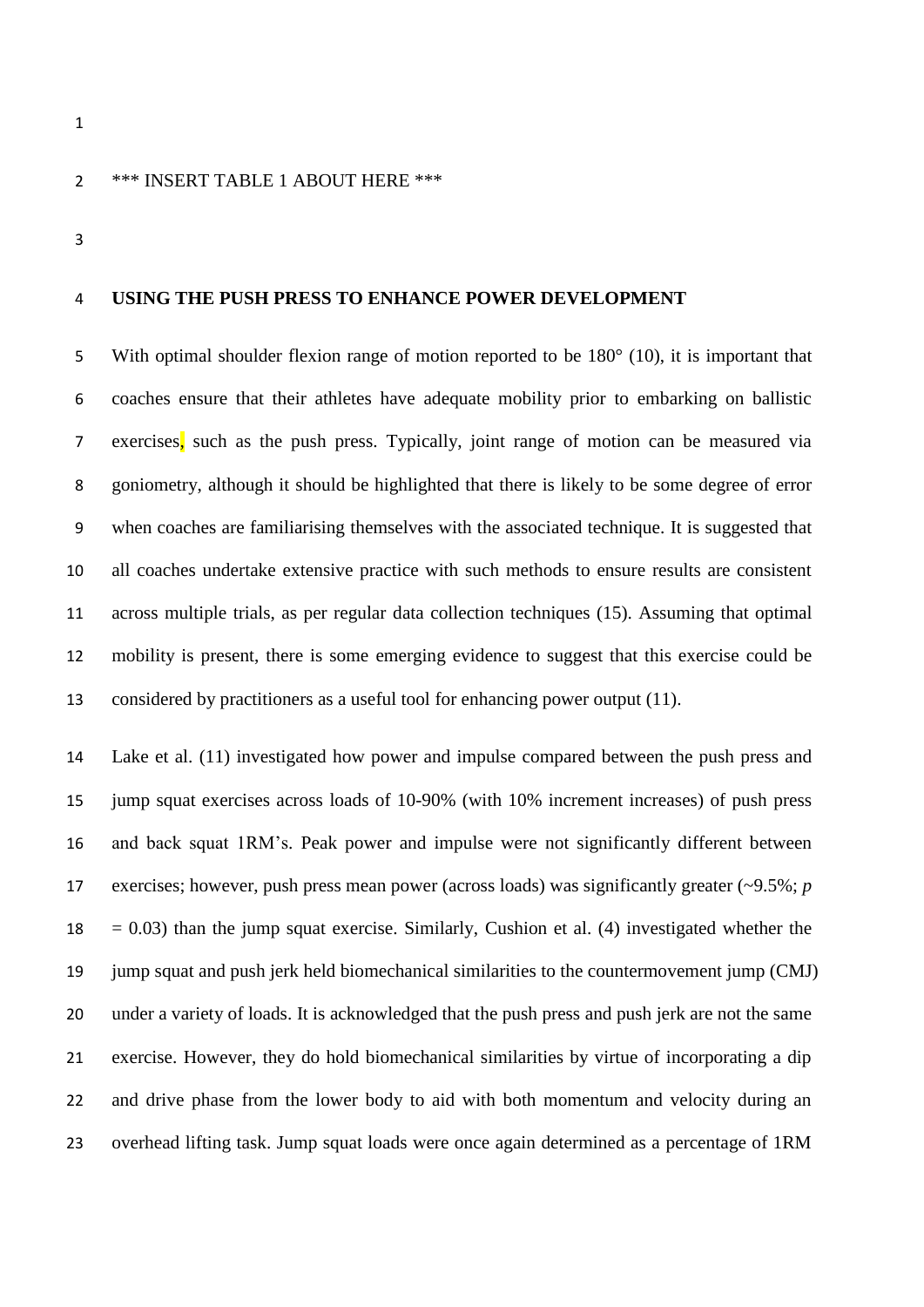back squat load and were performed at 10, 25, 35, and 50%. Push jerks were performed at 30, 50, 65, and 75% 1RM push jerk load. When analysed against the CMJ, few significant relationships existed between joint moments and joint impulse for either the jump squat or push jerk; although, more were present for the push jerk in terms of dynamic correspondence at the knee joint.

 Although two different exercises are being compared in these studies (push press and push jerk), the underlying message showed some similarities. Cushion et al. (4) suggested that although load dependent, a greater mechanical similarity was observed between the push jerk and the CMJ (when compared to the jump squat exercise). Lake et al. (11) proposed that the mechanical demand during the push press was comparable to the jump squat. In addition, it was advocated that the push press may be a time efficient method for developing both lower body power and upper body/trunk strength competencies. Such improvements would be considered highly desirable by all S&C coaches.

 Furthermore, the idea that the push press can promote trunk strength is an idea worth expanding on with future research. The trunk can be defined as the muscles of the abdominals, gluteal complex, lumbar and thoracic spine, and serve to connect movements from the lower body to the upper body (9). Aspe and Swinton, (1) observed greater abdominal muscle activation (2-7%) during an overhead squat, compared to the back squat under comparable loads. During overhead lifting tasks, it has been suggested that the abdominal muscles must work harder to maintain desired pelvic alignment; essentially contracting against the latissimus dorsi which is put on a stretch during bilateral overhead patterns (2). Thus, overhead ballistic tasks may be an alternative method for gaining additional conditioning of 23 the trunk, which has been noted elsewhere in the literature (13).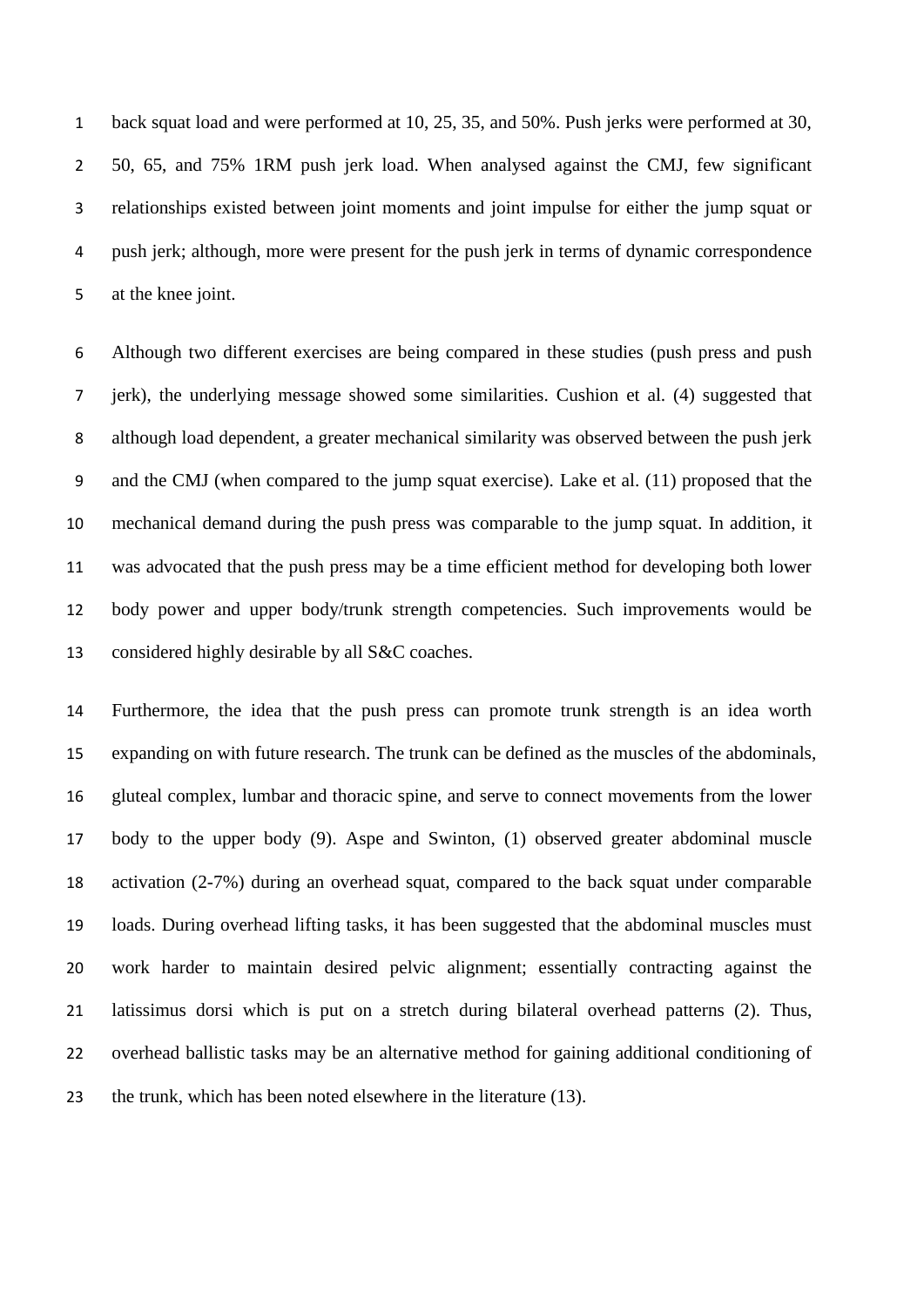In addition, and although anecdotal, there is undoubtedly a lower level of impact from the push press when compared to the jump squat exercise, potentially making it the preferred option. Factors such as joint/tendon health (especially at the knee) will be reduced, indirectly aiding as an injury prevention strategy by virtue of 'safer exercise selection'. Finally, the notion of sequential force transference must also be considered. The ability of a single exercise to promote efficient transfer of force through the kinetic chain (whilst simultaneously improving an athlete's power capabilities) facilitates advantages to total body conditioning. Considering numerous sports require effective transfer of force from the ground up (i.e., boxing, field hockey, tennis), the associated triple extension pattern seen with this ballistic overhead lifting task could prove to be a very useful tool for enhanced force and power properties. Therefore, it is the advice of the authors that this exercise be considered regardless of whether an athlete is exposed to overhead movement patterns in their sport or not.

#### **PERFORMING THE PUSH PRESS**

16 The push press is a ballistic strength exercise that can be divided into 3 phases: the dip, the 17 drive, and the extension at the elbows. Whilst commonly used with a barbell from the 'front position' across the shoulders (Figures 1-3), variations exist including performing from behind the neck (Figures 4-6) and with the use of 2 dumbbells (Figures 7-9). Instructions on how to perform each phase have been provided in Table 2. Whilst dumbbells can be used as a viable alternative, the larger amount of instability when using two objects instead of one is likely to result in lower power output.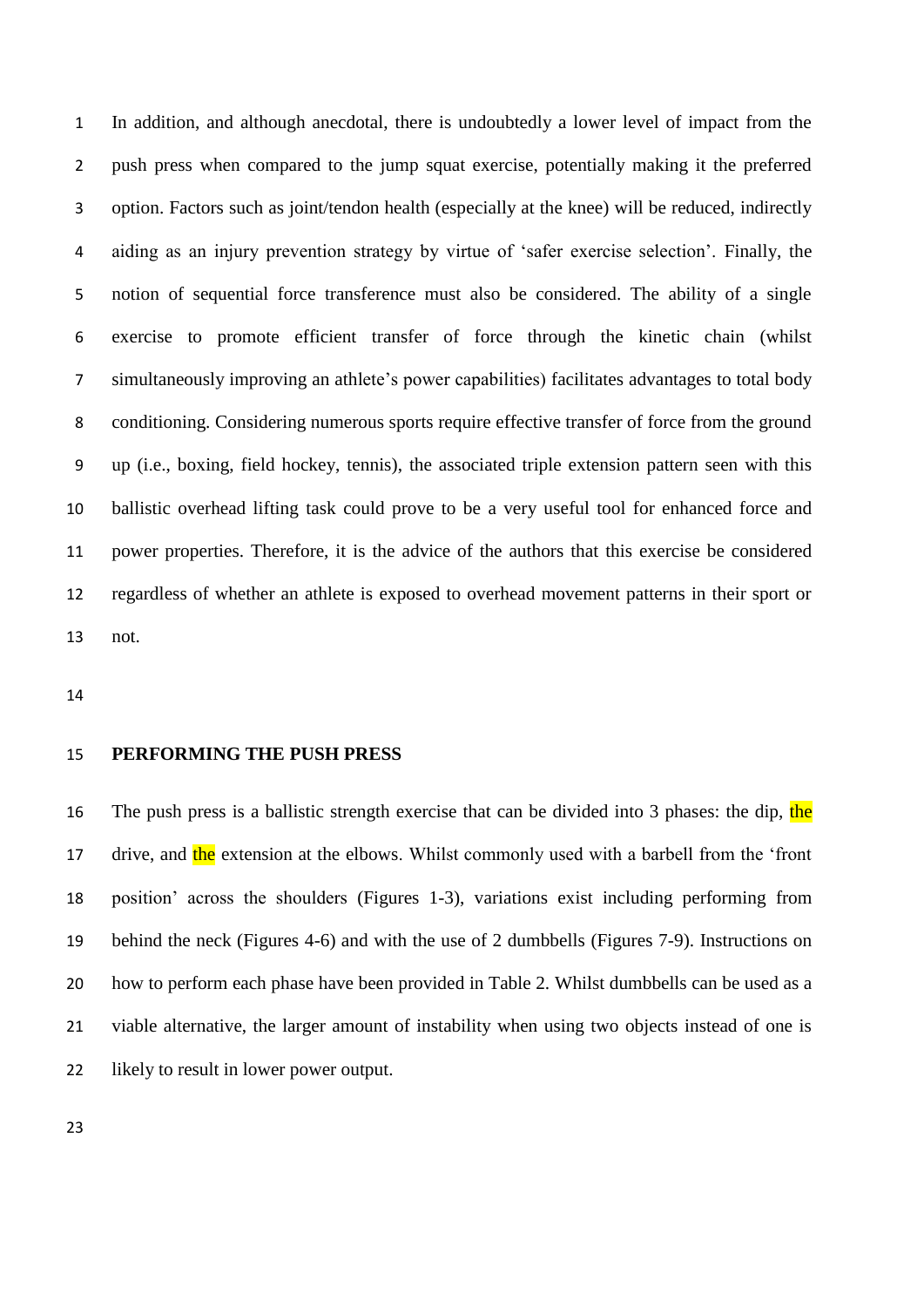#### \*\*\* INSERT TABLE 2 ABOUT HERE \*\*\*

#### \*\*\* INSERT FIGURES 1-9 ABOUT HERE \*\*\*

#### **PRACTICAL APPLICATION**

 By virtue of being considered a strength-speed exercise, the push press can likely be prescribed in both strength and power-orientated training blocks. With a key goal of enhancing lower body power output, it is advised that the number of repetitions be limited to ~4 per set to avoid large intra-set drop-offs in power (6). In addition, perfecting the push press holds advantages for further power development. The push jerk may be the logical 'next step' in further developing speed qualities by virtue of requiring increased speed to 'drop under the bar' during the catch phase. Where the push press can be seen to utilise momentum from the lower body to 'drive the bar up', the push jerk requires athletes to drop under the bar for the catch phase; thus, the speed component of the lift is greater. Whilst both the push press and push jerk require an explosive triple extension pattern, the drop underneath the bar characterises the key difference for the push jerk, resulting in reduced vertical bar displacement overhead. This reduced displacement may sound favourable (by virtue of having to 'press the bar' less); however, dropping under the bar provides an 18 increased technical challenge, and athletes will likely require greater familiarisation with such a technique. Finally, adding the split component to the catch in the jerk can be seen as a further progression, and as such, provides a logical and holistic approach to developing power in overhead lifts.

 It should be acknowledged that some variations of the push press may not be appropriate for 23 all athlete populations. The behind the neck version places the shoulder joint in the *'high five'*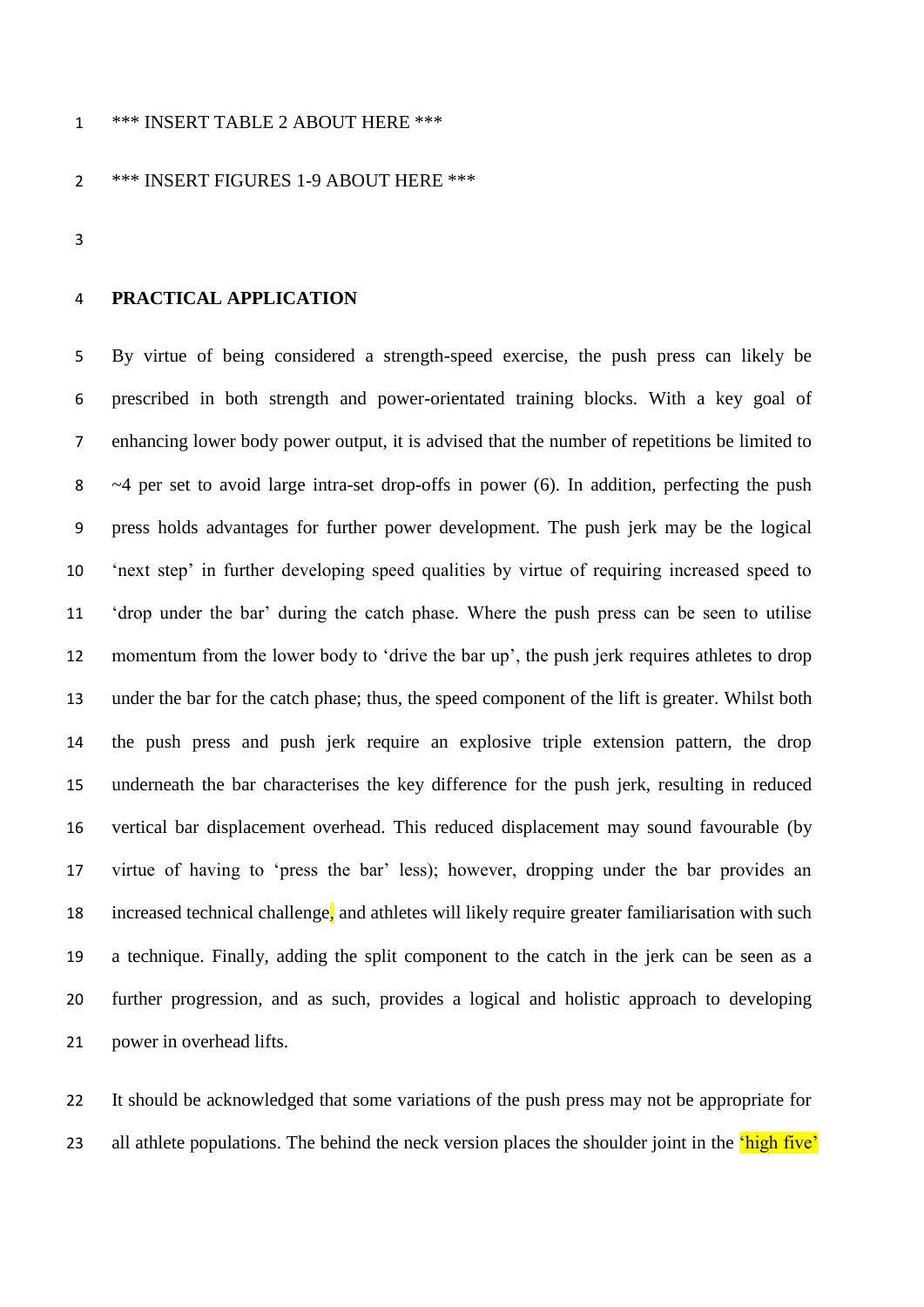position (5), which has been suggested to potentially put the shoulder joint at risk of injury. Therefore, athletes with reduced shoulder flexion mobility (which would have been previously determined) or recent injuries to the shoulder complex, should avoid this variation. Whilst performing the exercise either from the front position or with dumbbells is likely favourable; in reality, optimal shoulder mobility should be achieved before any variation is attempted. Furthermore, understanding that improving mobility is a process that can take time, alternative options such as the jump shrug may provide a comparable alternative until optimal shoulder mobility has been achieved.

 In summary, there is a paucity of literature pertaining to the push press exercise which would suggest that further research is warranted on this exercise in respect to power development. Early indications would suggest that it is comparable to commonly used exercises such as the jump squat for enhancing this physical attribute. However, to the authors' knowledge, no research has investigated how the push press compares to Olympic lifts and its derivatives for power output; thus, this could be considered an area for future research. Despite the minimal literature associated with this exercise, the push press will likely improve an athlete's power output, enhance conditioning of the trunk, provide a means of sequential force transference through the kinetic chain (which will also aid in upper body conditioning), and provide reduced impact on the knee joint in comparison to an exercise like the jump squat. With that in mind, regardless of whether a sport requires any overhead movement patterns, such benefits are all advantageous to any athlete's overall physical development. The distinct lack of empirical data make it difficult to prescribe optimal training parameters for this exercise; 22 however, the authors propose using between 3-5 sets, 2-5 repetitions, and 75-85% 1RM when 23 trying to develop acyclical power. If trying to develop cyclical power, coaches can utilize 2-5 24 sets, 5-10 repetitions, with 60-80% 1RM. If being programmed as part of a strength training block, it is suggested that the push press is performed at the start of the programme, so as to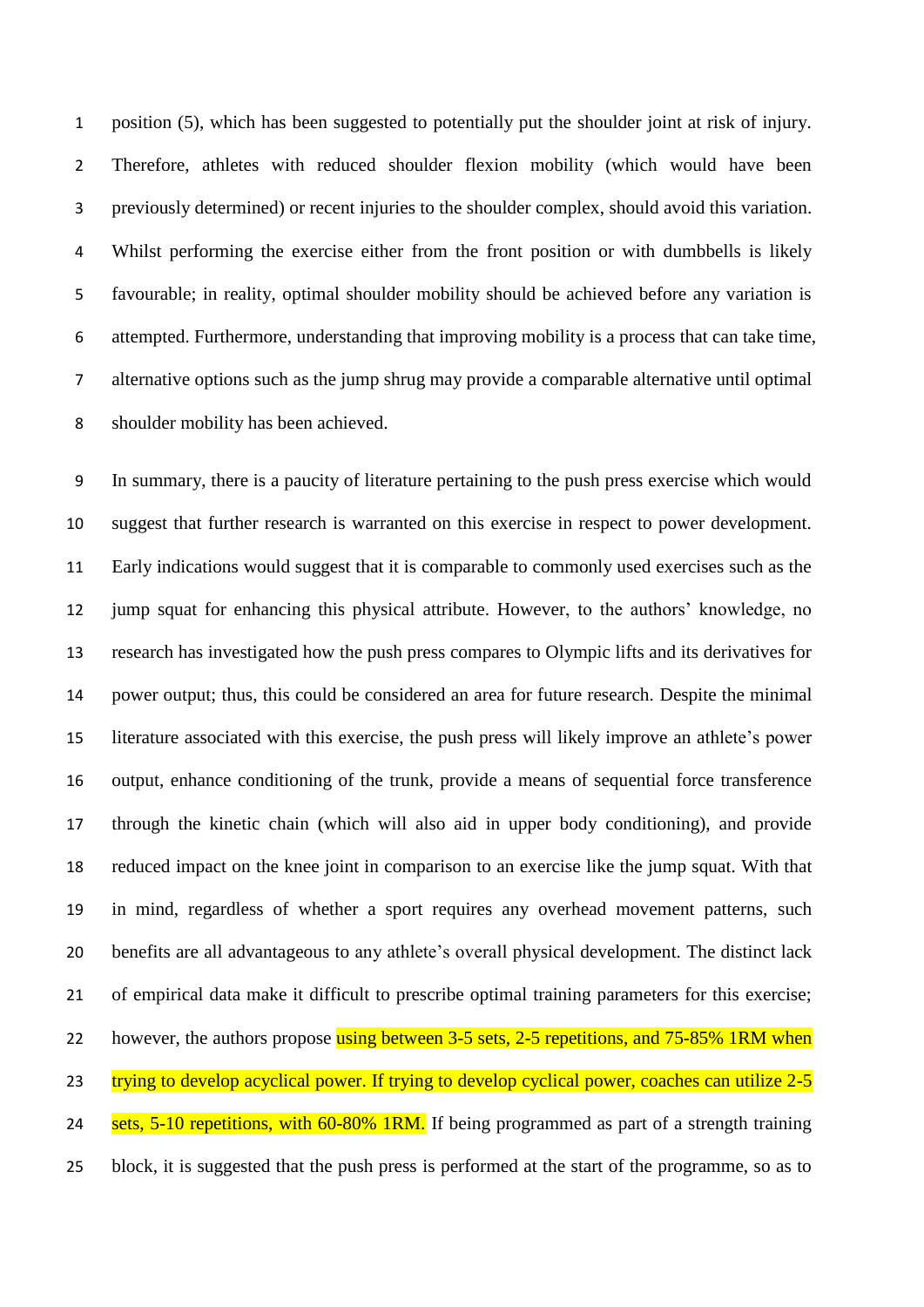optimize speed and power development. If programmed alongside additional speed/power lifts, its order is likely dependent on which other lifts are being conducted in the same session and the specified training goal at that time.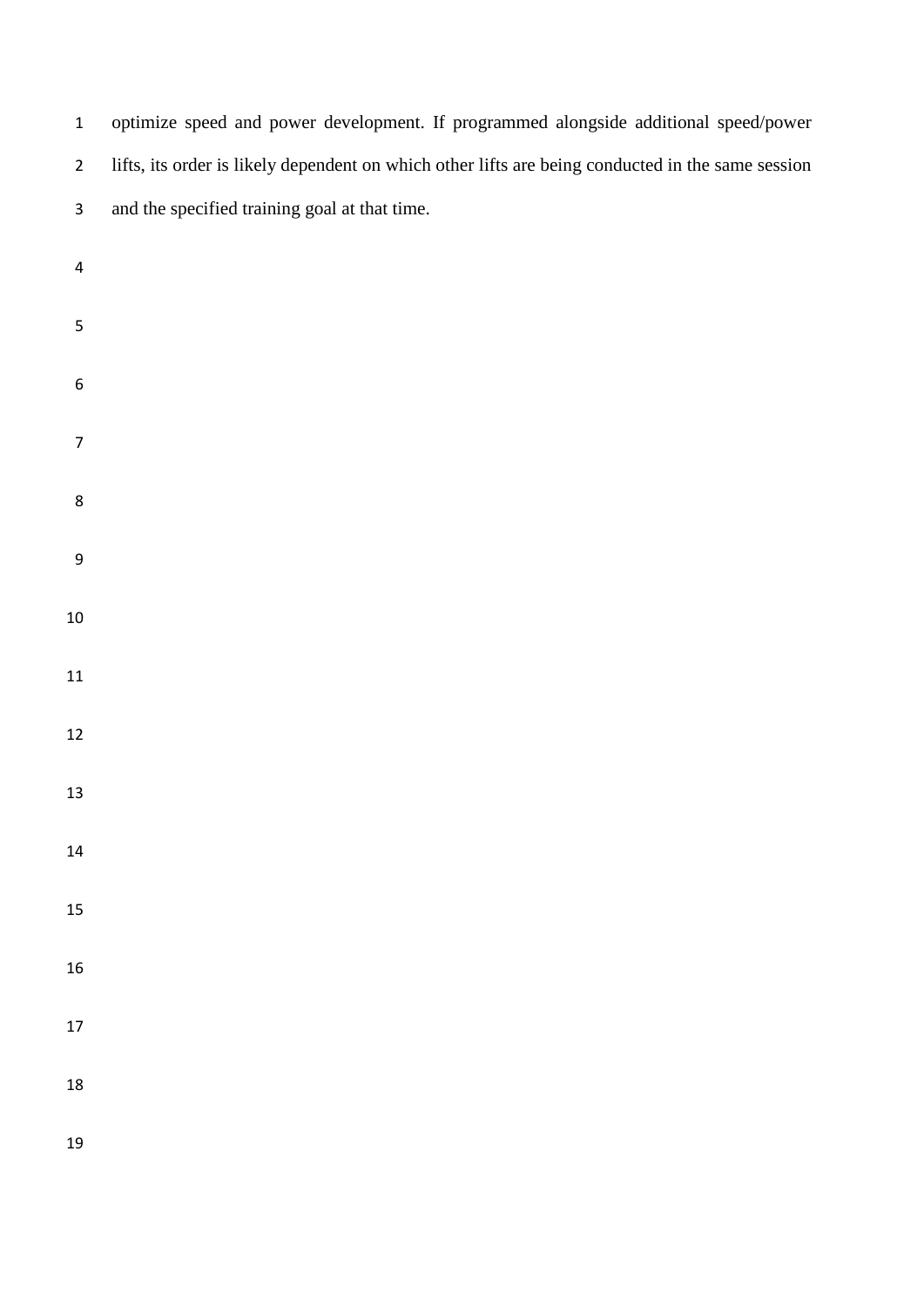#### **REFERENCES**

| $\overline{2}$ | 1. Aspe R and Swinton, P. Electromyographic and kinetic comparison of the back squat                |
|----------------|-----------------------------------------------------------------------------------------------------|
| 3              | and overhead squat. J Strength Cond Res 28: 2827-2836, 2014.                                        |
| 4              | 2. Bishop C, Villiere A, and Turner A. Addressing movement patterns by using the                    |
| 5              | overhead squat. Prof Strength Cond J 40: 7-12, 2016.                                                |
| 6              | 3. Cormie P, McGuigan M, and Newton R. Adaptations in athletic performance after                    |
| 7              | ballistic power versus strength training. Med Sci Sports Ex 42: 1582-1598, 2010.                    |
| 8              | 4. Cushion E, Goodwin J, and Cleather D. Relative intensity influences the degree of                |
| 9              | correspondence of jump squats and push jerks to countermovement jumps. J Strength                   |
| 10             | Cond Res 30: 1255-1264, 2016.                                                                       |
| 11             | 5. Escalante G. Exercise modification strategies to prevent and train around shoulder               |
| 12             | pain. Strength Cond J Post Author Corrections: 21 December, 2016.                                   |
| 13             | 6. Fleck S and Kraemer W. Advanced training strategies. In: Designing resistance                    |
| 14             | <i>training programmes.</i> Anonymous, 4 <sup>th</sup> Edition. Champaign, IL: Human Kinetics, 209- |
| 15             | 239, 2014.                                                                                          |
| 16             | 7. Flores F, Sedano S, and Redondo J. Optimal load and power spectrum during the jerk               |
| 17             | and back jerk in competitive weightlifters. J Strength Cond Res 31: 809-816, 2017.                  |
| 18             | 8. Haff G and Nimphius S. Training principles for power. Strength Cond J 34: 2-12,                  |
| 19             | 2012.                                                                                               |
| 20             | 9. Hedrick A. Training the trunk for improved athletic performance. Strength Cond J 22:             |
| 21             | 50-61, 2000.                                                                                        |
| 22             | 10. Howe L and Blagrove R. Shoulder function during overhead lifting tasks:                         |
| 23             | Implications for screening athletes. Strength Cond J 37: 84-96, 2015.                               |
| 24             | 11. Lake J, Mundy P, and Comfort P. Power and impulse applied during push press                     |
| 25             | exercise. J Strength Cond Res 28: 2552-2559, 2014.                                                  |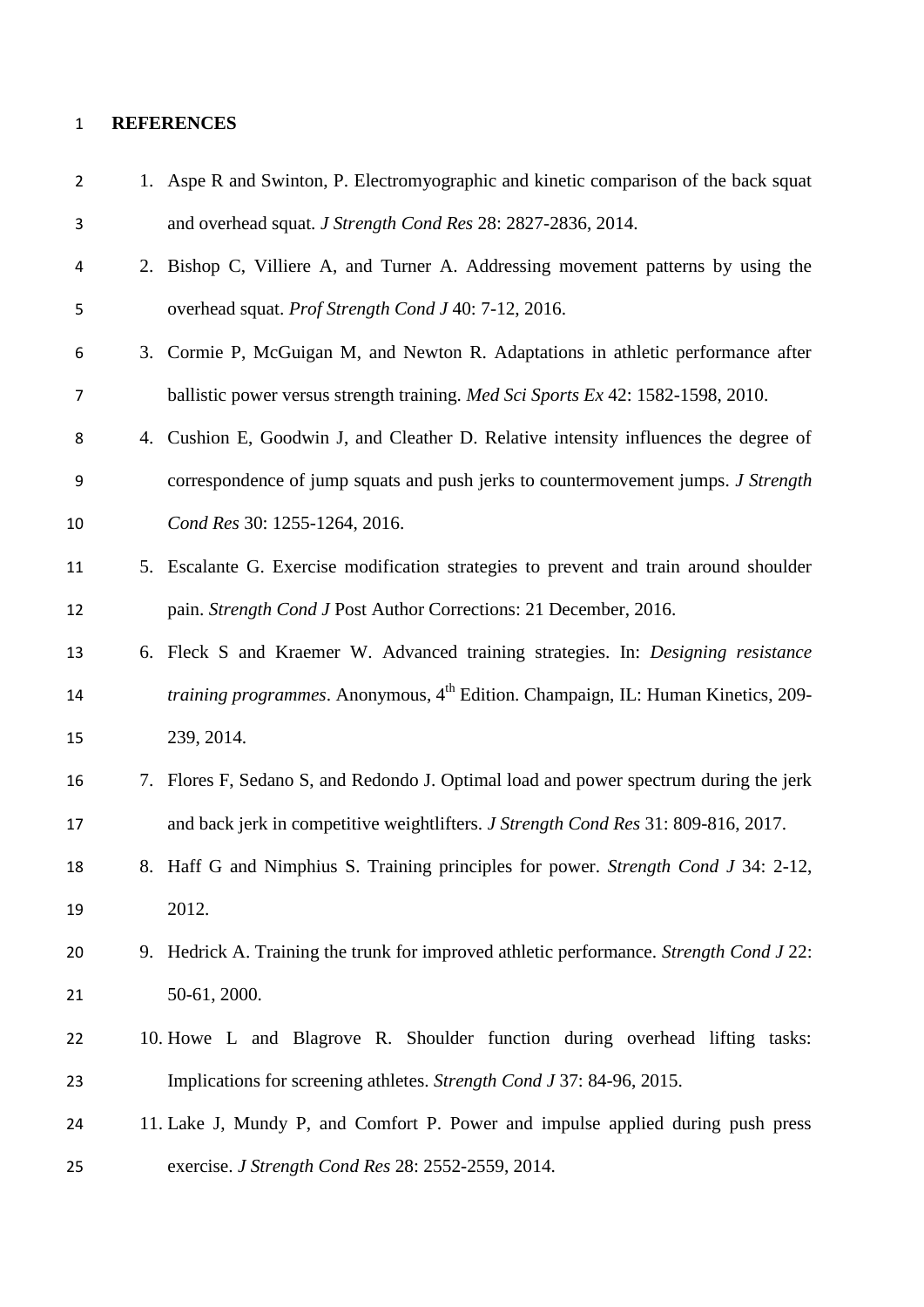| $\mathbf{1}$   | 12. McNeely E. Introduction to plyometrics: Converting strength to power. NSCA's Perf    |
|----------------|------------------------------------------------------------------------------------------|
| $\overline{2}$ | Train J 6: 19-22, 2005.                                                                  |
| 3              | 13. Saeterbakken A and Fimland M. Muscle activity of the core during bilateral,          |
| 4              | unilateral, seated and standing resistance exercise. Eur J Appl Physiol 112: 1671-1678,  |
| 5              | 2011.                                                                                    |
| 6              | 14. Suchomel T, Comfort P, and Stone M. Weightlifting pulling derivatives: Rationale for |
| 7              | implementation and application. Sports Med 45: 823-839, 2015.                            |
| 8              | 15. Turner A, Brazier J, Bishop C, Chavda S, Cree J, and Read P. Data analysis for       |
| 9              | strength and conditioning coaches: Using excel to analyse reliability, differences, and  |
| 10             | relationships. Strength Cond J 37: 76-83, 2015.                                          |
| 11             |                                                                                          |
|                |                                                                                          |
| 12             |                                                                                          |
| 13             |                                                                                          |
| 14             |                                                                                          |
|                |                                                                                          |
| 15             |                                                                                          |
| 16             |                                                                                          |
| 17             |                                                                                          |
|                |                                                                                          |
| 18             |                                                                                          |
| 19             |                                                                                          |
| 20             |                                                                                          |
|                |                                                                                          |
| 21             |                                                                                          |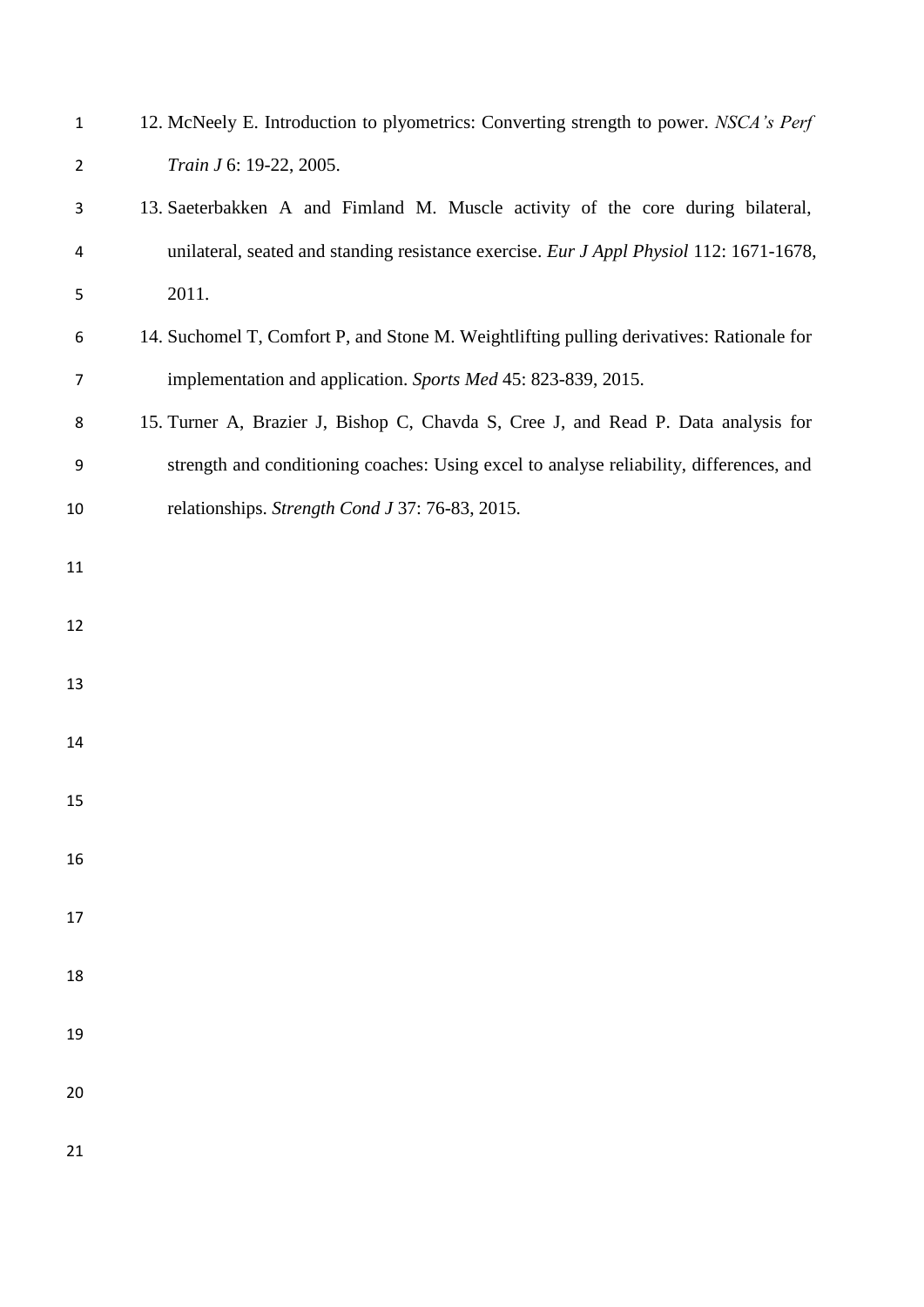## Table 1: Example overhead lifting exercises for different points on the force-velocity curve

| <b>STR</b>            | <b>STR-SPD</b>    | <b>SPD-STR</b>        | $\overline{\text{SPD}}$                                                                    |
|-----------------------|-------------------|-----------------------|--------------------------------------------------------------------------------------------|
| <b>Shoulder Press</b> | <b>Push Press</b> | Push Jerk             | M/B Overhead Toss                                                                          |
|                       |                   |                       |                                                                                            |
|                       |                   |                       |                                                                                            |
|                       |                   |                       |                                                                                            |
|                       |                   |                       |                                                                                            |
|                       |                   |                       |                                                                                            |
|                       |                   |                       |                                                                                            |
|                       |                   |                       |                                                                                            |
|                       |                   |                       |                                                                                            |
|                       |                   |                       |                                                                                            |
|                       |                   |                       |                                                                                            |
|                       |                   |                       |                                                                                            |
|                       |                   |                       |                                                                                            |
|                       |                   |                       |                                                                                            |
|                       |                   |                       |                                                                                            |
|                       |                   |                       |                                                                                            |
|                       |                   |                       |                                                                                            |
|                       |                   |                       |                                                                                            |
|                       |                   |                       |                                                                                            |
|                       |                   |                       |                                                                                            |
|                       |                   |                       |                                                                                            |
|                       |                   |                       |                                                                                            |
|                       |                   |                       |                                                                                            |
|                       |                   |                       |                                                                                            |
|                       |                   |                       |                                                                                            |
|                       |                   |                       |                                                                                            |
|                       |                   | $M/B =$ Medicine Ball | $STR = Strength$ , $STR-SPD = Strength-speed$ , $SPD-STR = Speed-strength$ , $SPD = Speed$ |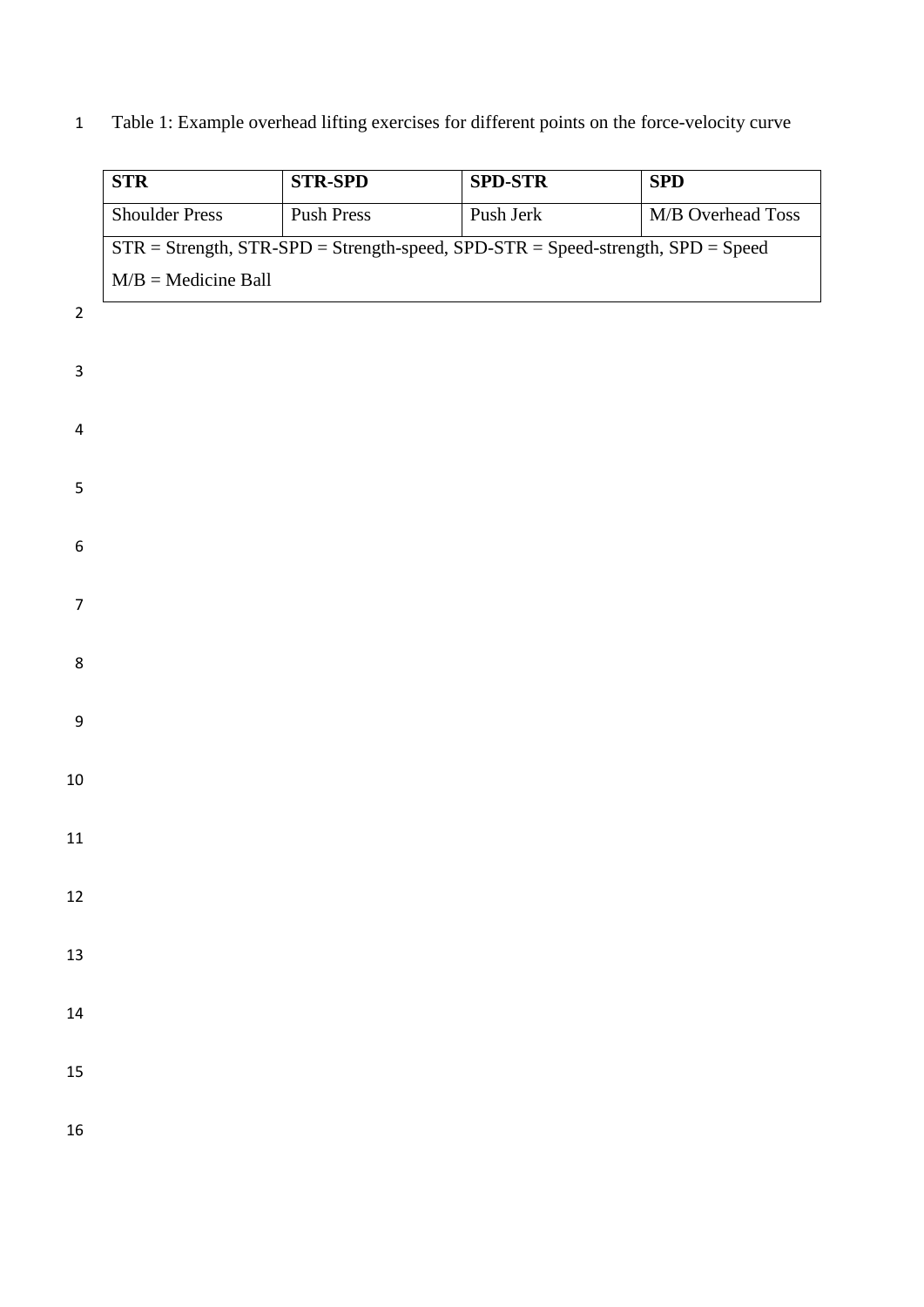## 1 Table 2: Instruction for the three phases of the push press exercise

| <b>PHASE</b>  | <b>INSTRUCTIONS</b>                                                                            |
|---------------|------------------------------------------------------------------------------------------------|
| Dip           | The dip is characterised by a countermovement involving simultaneous                           |
|               | flexion of the hips, knees, and ankles. Total joint displacement should be                     |
|               | small and performed under control at all times, ensuring that the bar is                       |
|               | moving vertically down. Horizontal deviation of the bar during this phase                      |
|               | is undesirable, and may be indicative of reduced force application                             |
|               | vertically. Coaches should also be wary of athletes who 'dip' through                          |
|               | their toes – feet should remain flat throughout this phase. Finally, a                         |
|               | minimal amount of time should occur between the end of the dip and the                         |
|               | start of the drive phase; thus, optimising the pre-loading strategy in                         |
|               | preparation for vertical force application.                                                    |
| Drive         | Initially, an explosive triple extension of the hips, knees, and ankles                        |
|               | occurs vertically. Upon successful extension of the lower extremity                            |
|               | joints, the momentum is used to accelerate the bar or dumbbells above                          |
|               | the head as explosively as possible. It should be noted that the bar path                      |
|               | may not be 'strictly vertical' when performed from the front position as                       |
|               | the head must retract to allow for the accelerating bar path. However, if                      |
|               | performed from behind the neck, it may be easier for the bar to travel in a                    |
|               | completely vertical direction. In turn, this may facilitate higher levels of                   |
|               | power which have been noted in comparable exercises such as the split                          |
|               | jerk $(6)$ .                                                                                   |
|               | Extension of the   Full extension at the elbow joints is required to complete the lift and how |
| <b>Elbows</b> | easily that is achieved is dependent on load. Lake et al. (9) noted that                       |
|               | peak power occurred at 81.3% of 1RM which is likely to elicit a faster                         |
|               | elbow extension than loads of 95-100% 1RM. Coaches should be                                   |
|               | mindful of athletes who struggle to fully extend their elbows (due to                          |
|               | fatigue within sets or mobility issues), which may result in increased risk                    |
|               | of injury if the bar cannot be held in a safe position overhead.                               |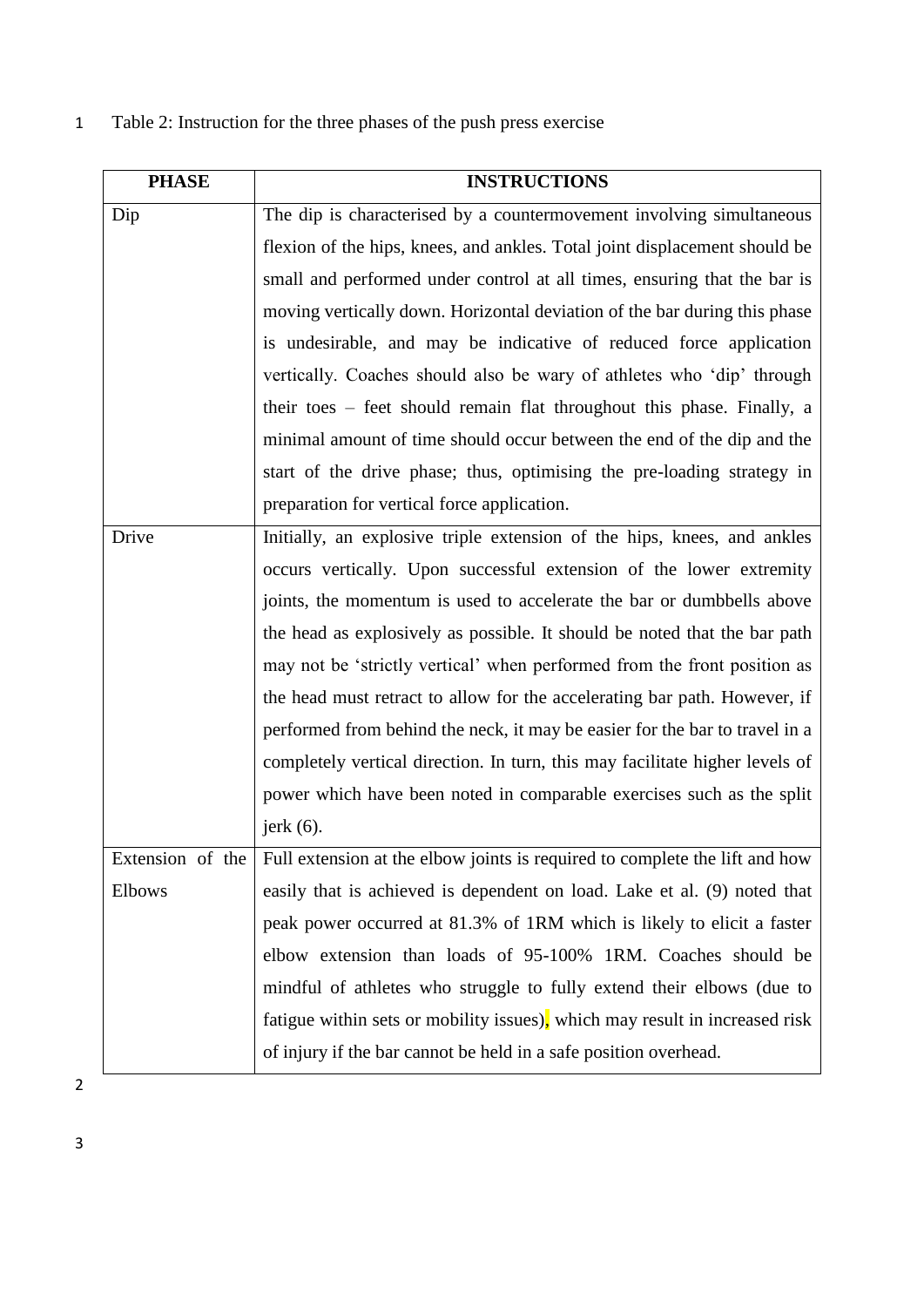

 Figures 1-3: Example pictures of the dip, the drive, and the extension phases of the push press from the front position. The reader should note that the head must retract back during the drive phase (Figure 2) in order to facilitate a vertical bar path. In addition, Figure 3 demonstrates that the head returns to a neutral position once the elbows have been fully extended overhead.

- 
- 
- 
- 
- 
- 
- 

- 
-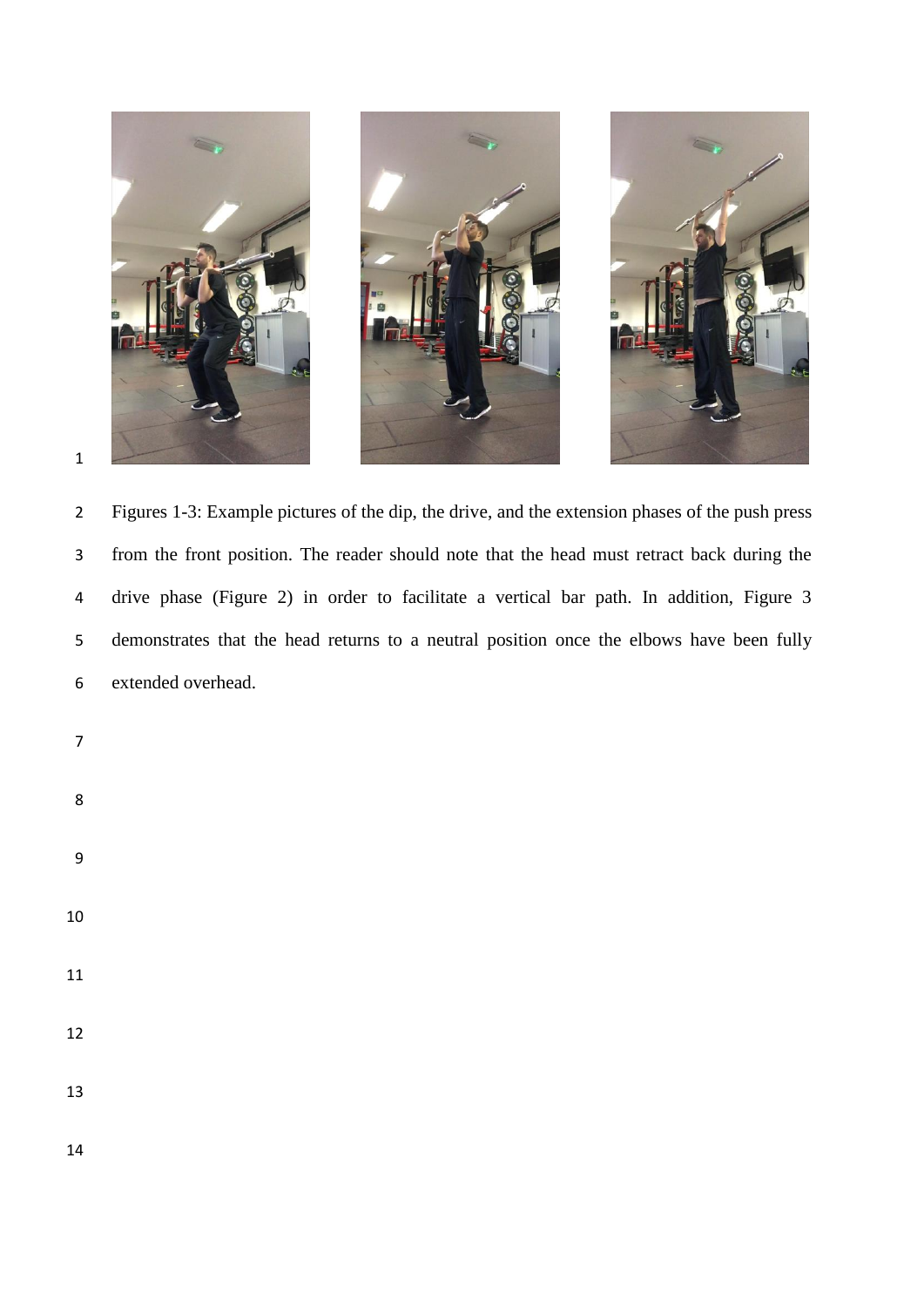

 Figures 4-6: Example pictures of the dip, the drive, and the extension phases of the push press 3 from the behind neck position. The reader should note the 'high five' position at the shoulder joint in Figure 5, which should be avoided for athletes with reduced shoulder flexion mobility or injuries.

- 
- 
- 
- 
- 
- 
- 
- 
- 
- 
- 
-